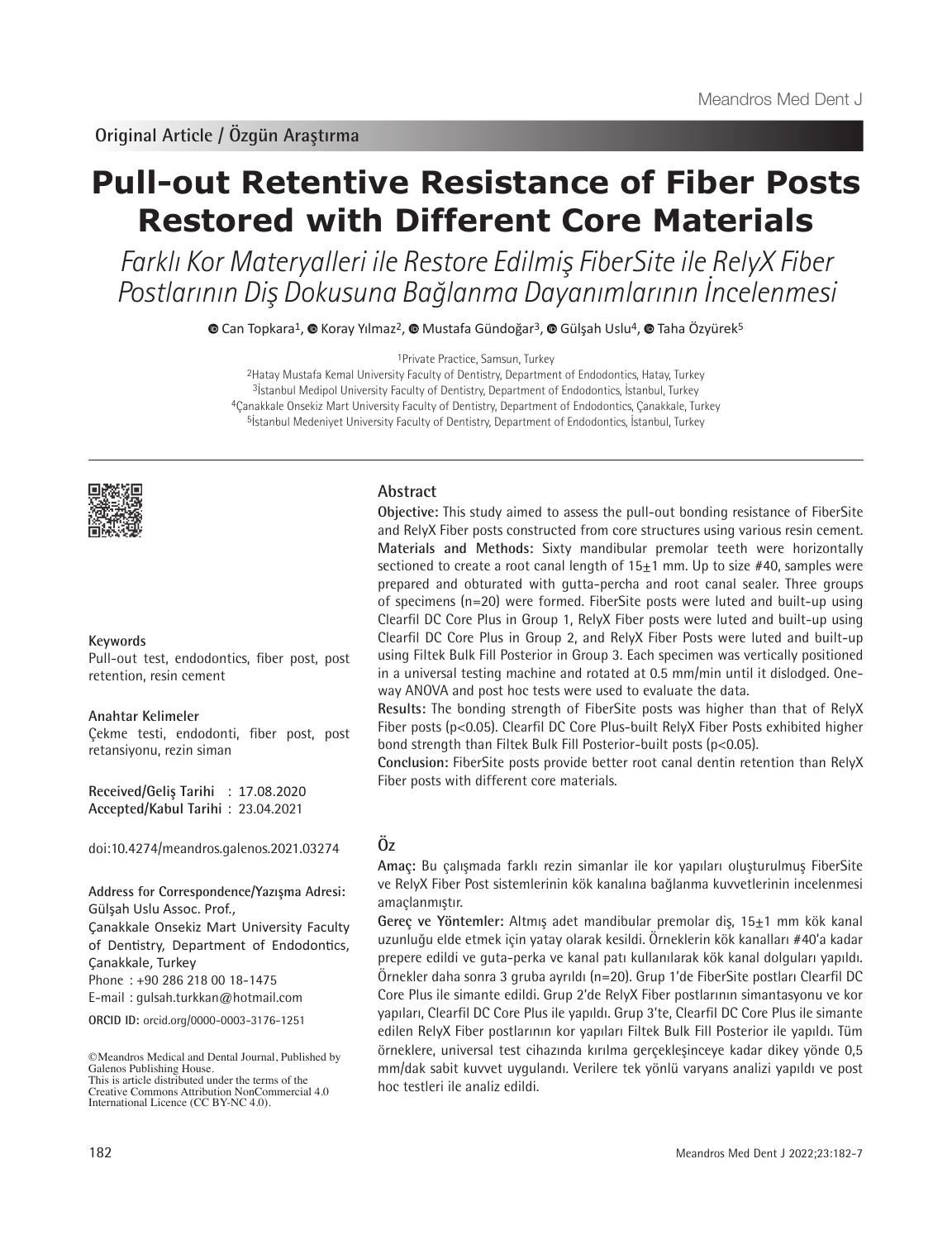**Bulgular:** FiberSite postlarının bağlanma dayanımı, RelyX Fiber postlarından anlamlı ölçüde daha yüksek bulunmuştur (p<0,05). Clearfil DC Core Plus ile kor yapıları oluşturulan RelyX Fiber postları, Filtek Bulk Fill Posterior (p<0,05) ile kor yapısı oluşturulan RelyX Fiber postlarından daha fazla bağlanma dayanımı göstermiştir.

**Sonuç:** FiberSite postları, farklı rezin simanlar ile kor yapıları oluşturulan RelyX Fiber postlarından kök kanal dentinine daha yüksek bağlanma kuvvetine sahiptir.

# **Introduction**

Intracanal posts are commonly utilized to improve the retention of prosthetic crowns against remaining dental tissue (1). Prefabricated or cast metal posts, in addition to their unattractive look, may induce untreatable vertical or horizontal root fractures due to their higher modulus of elasticity than dentin (2). As an alternative to metal posts, fiber-reinforced composite (FRC) posts with a better aesthetic appeal have been created (3). Because the modulus of elasticity of FRC posts is closer to that of dentin, the risk of root fracture following their use should be reduced than that of metal posts (4).

The RelyX Fiber Post (3M ESPE, Seefeld, Germany) system has a strong mechanical structure due to its resin content and unevenly distributed fiber structure. Furthermore, this solution does not require silanization and has a strong bond with dentin due to the microporous structure of its surface. Furthermore, its radiopacity makes it easier to alter the post's location (5).

FiberSite (Mega Dental, Partanna, Italy) post is built of fiberglass-reinforced epoxy resin and is manufactured as a monoblock with a post and core structure. This technique resembles the basic structure of prepared teeth and can be used to restore singleand multiple-root teeth. In endodontically treated teeth, the combination of core and post structures lowers tooth restoration time.

After post-cementation, a variety of composite resins are proposed for building the core structure (6). Clearfil DC Core Plus (Kuraray Medical Inc., Tokyo, Japan) is a resin cement that can be used to construct the core structure as well as after it has been cemented. Because this cement has a dual-cure property, it offers advanced polymerization, bonding, and physical properties. Filtek Bulk Fill Posterior (3M ESPE, St. Paul, USA) is a light-cure composite resin with a nanofiller that can be utilized in cavities up to 4 mm thick in a single step (7).

Debonding of the post due to insufficient bond strength was one of the most common reasons of post and core restoration failures in teeth (8). As a result, the goal of this study was to assess the pull-out bond retention of FiberSite and RelyX Fiber Posts that were rebuilt using different core materials. The study's null hypothesis was that there would be no difference in bonding strength across the various post systems.

# **Materials and Methods**

# **Specimen Selection**

A power calculation was performed using software (G\*Power 3.1: Heinrich Heine University, Dusseldorf, Germany) based on a prior work (9). According to the calculations, the sample size should be at least 20 teeth. After receiving approval from the Ondokuz Mayıs University Clinical Trials Ethical Committee (decision number: 2017/252, date: 22.06.2017), 60 mandibular premolar teeth were chosen for extraction due to periodontal or orthodontic reasons. All of this work was done in conformity with the principles of the Helsinki Declaration. The patients were informed about the study before extraction and their written and verbal consents were obtained. Extracted teeth were placed in a 6 percent NaOCl solution (CanalPro; Coltene, Whaledent Switzerland) for 5 minutes following extraction and then preserved in a 0.9 percent saline solution at room temperature for 3-6 months (10). Hand scalers were used to remove soft and hard tissues from the roots. The teeth were examined at a magnification of 20 times and radiographs were collected from various buccolingual and mesiodistal angles. The number of canals and the integrity of the roots were assessed. Teeth with cavities, fractures, resorption, or previous endodontic treatment were excluded. All teeth received one root canal with a curve of less than 5° (11) and 2 times greater dimensions in the bucco-lingual direction than the mesio-distal direction to standardize techniques and materials (12). Under water cooling, the crowns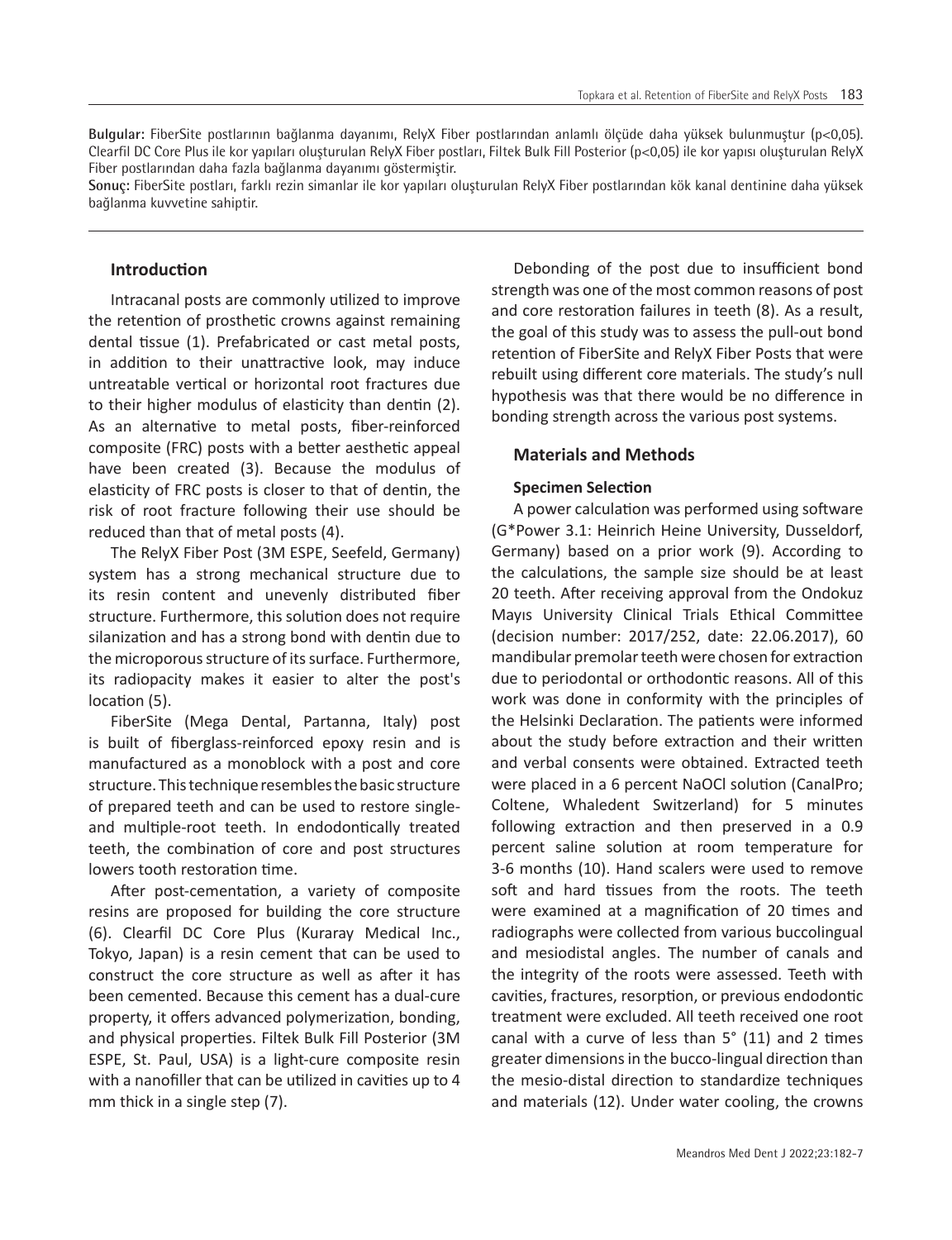of the teeth were reduced until a total tooth length of 15±1 mm was achieved.

#### **Root Canal Preparation and Filling**

A size 15 K-file was placed into the canal and progressed until it reached the apex (VDW, Munich, Germany). The working length was established by subtracting 1 mm from this distance when viewed. The ProTaper Next NiTi file system was used to widen root canals up to X4 files (Dentsply Sirona, Ballaigues, Switzerland). During the preparation, a total of 10 mL of NaOCl solution (Coltene/Whaledent) was employed. 2 mL NaOCl, 2 mL 17 percent EDTA, and 5 mL distilled water were used for the final wash. X4 suitable paper points were used to dry the root canals. Using the single cone procedure, the root canals were filled with X4 gutta percha (size 40, 0.06 taper) and AH Plus sealer (Dentsply Sirona).

Temporary filling was used to plug the canal orifices (Cavit G; 3M ESPE, St. Paul, MN, USA). The specimens were stored at 37 °C and 100% humidity for 2 weeks to allow the root canal sealant to solidify completely. The samples were sorted into three groups (n=20) at random, and the following procedures were carried out:

#### **Group 1**

Burs from FiberSite posts were used to create post cavities with a diameter of 1.6 mm and a depth of 10 mm, leaving 5±1 mm gutta-percha apically. Clearfil S3 Bond Plus (Kuraray Medical Inc.) was delivered to the post space and polymerized for 40 seconds using a light curing system (Elipar S10; 3M ESPE, Seefeld, Germany). Clearfil DC Core Plus cement was then injected into the space after being mixed for 20 seconds. A small amount of cement was applied to the post before it was inserted into the cavity with finger pressure. A sond was used to remove any excess cement that had protruded coronally. For 40 seconds, light was used to polymerize cement perpendicular to the post. In the absence of light, the cement polymerized completely in 6 minutes.

#### **Group 2**

The same size of post space as in Group 1 was produced with the RelyX Fiber post kit burs, leaving a similar amount of gutta-percha at the apex. Clearfil S3 Bond Plus was applied to the prepared post space and polymerized for 40 seconds with light. After stirring for 20 seconds, the Clearfil DC Core Plus cement was injected into the gap. A small amount of cement was put to the post, and it was gently inserted into the post space using finger pressure. A sond was used to remove the excess cement around the coronal section of the posts. Light activation for 40 seconds polymerized cement perpendicular to the post.

In the absence of light activation, complete polymerization of the cement took 6 minutes. Clearfil DC Core Plus was utilized to construct the teeth's core structure. Light polymerized the cement for 40 seconds. Without the use of light, complete polymerization of the cement was achieved in 6 minutes. The core preparations were finalized with a 1.2 mm butt shoulder and a 6-degree wall convergence.

#### **Group 3**

RelyX Fiber Posts were used in 20 teeth, much like in Group 2. Filtek Bulk Fill was used to generate the fundamental elements of the posts in this group. The cement was polymerized by exposing it to light for 40 seconds, and the core was prepared with a 1.2 mm wide shoulder and 6 degrees of convergence.

#### **Pull-out Test**

Pull-out tests were performed on all 20 samples in each group. A parallel meter was used to set the teeth in acrylic resin blocks within a metal ring. The crosshead pull-out test was run at 0.5 mm/min along the long axis of the samples on the universal test instrument (Instron Corp, Norwood, MA, USA). The force needed to displace the posts was measured in Newtons.

#### **Statistical Analysis**

The Shapiro-Wilk test was used to see if the data met the assumption of normality. On the data that appeared to be regularly distributed, a one-way analysis of variance and a post hoc Tukey test were used. The analysis was carried out using software (SPSS 21.0; IBM-SPSS Inc, Chicago, IL), with a level of significance of 5%.

|                                   |  |  |  |  | Table 1. The means and standard deviations of forces |  |  |  |
|-----------------------------------|--|--|--|--|------------------------------------------------------|--|--|--|
| required for post dislodgment (N) |  |  |  |  |                                                      |  |  |  |

| Group                                                                                       | Force (N)               |  |  |
|---------------------------------------------------------------------------------------------|-------------------------|--|--|
| Group 1                                                                                     | 429.8±51.6 <sup>a</sup> |  |  |
| Group 2                                                                                     | 312.6±43.7 <sup>b</sup> |  |  |
| Group 3                                                                                     | 267.3±39.4c             |  |  |
| P-value                                                                                     | < 0.05                  |  |  |
| *Different superscript letters indicate statistically difference at 5%<br>significant level |                         |  |  |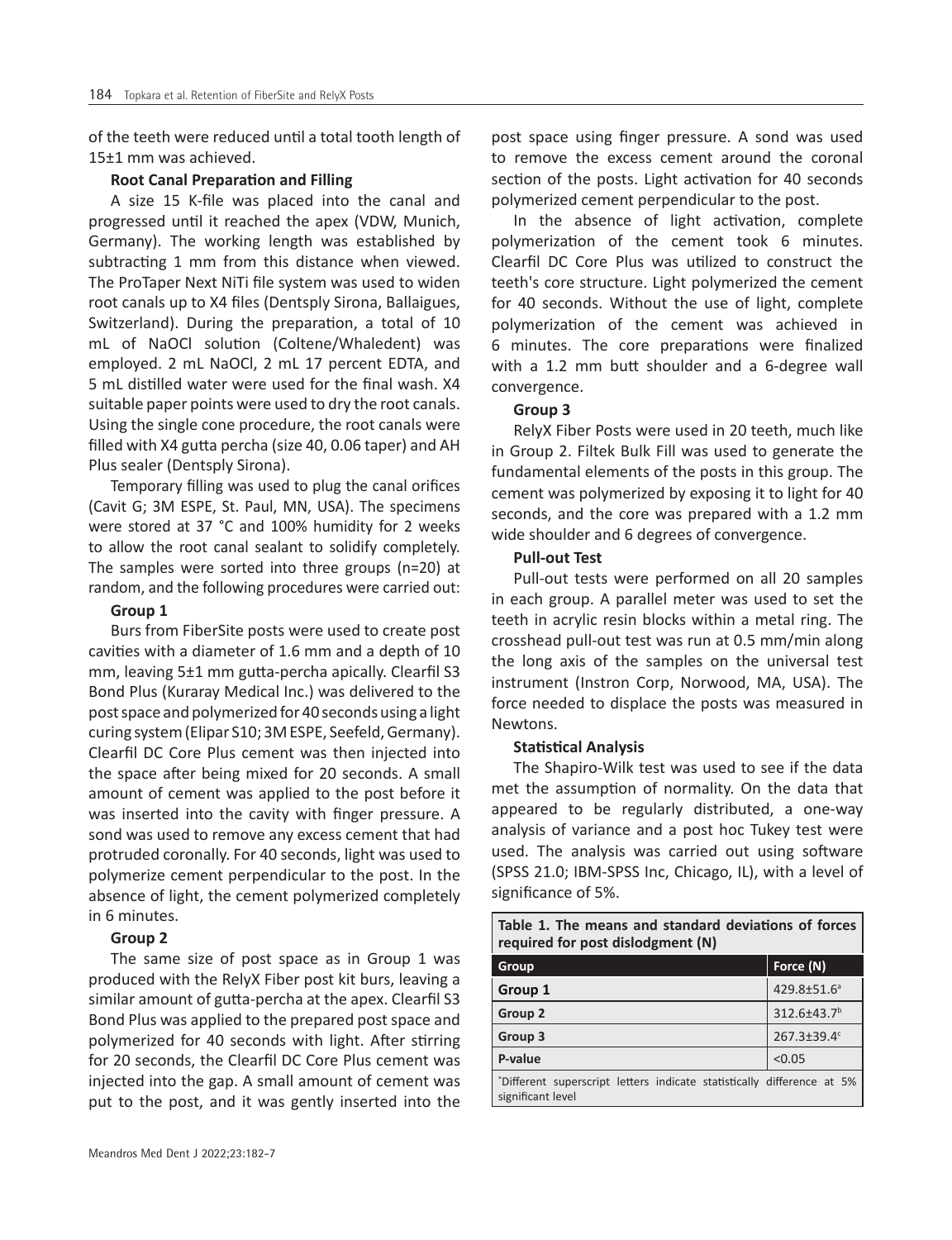#### **Results**

Table 1 shows the averages and standard deviations of the groups' pull-out strength. Group 1, Group 2, and Group 3 had the highest and lowest pull-out strength values, respectively (p<0.05).

#### **Discussion**

In teeth with limited coronal tissue and a history of root canal therapy, post and core restorations are employed to establish sufficient retention between the residual root structure and the final replacement (13). To improve the retention between root and coronal structures, post systems come in a variety of configurations. The FiberSite technology is unique in that it integrates the post and core constructions into a single monoblock. No studies have looked at the pull-out bond strength of FiberSite posts, according to a literature search. As a result, we compared the bonding strength of FiberSite, which combines core and post structure, and RelyX Fiber Post, which uses different resin materials to construct core structures, to root canals in this study.

Clearfil DC Core Plus was used to execute post cementations in this study. This cement is a unique dual-cure compound that may be used to cement the post as well as construct the core. It can also be used premixed, and its self-etching adhesive capabilities make it simple to use (14). Materials that cure with both self and photopolymerization reactions are regarded to be favorable (15). However, the amount of light that enters the root canals is still debatable (16).

Inadequate connection between the post and the canal dentin might cause issues such as post instability. The bond strengths of adhesive systems and posts have been tested using a variety of approaches. The push-out bond strength test is one of the most used, although it necessitates extracting multiple crosssections from a tooth to analyze different parts of the root (17). This sectioning procedure can be time intensive, and the placement of the push-out force has an impact on the sample bond strength (18). Sample preparation takes longer in a micro tensile test, and the rate of failure during sample preparation is higher than in all other bond strength tests. Most of the stresses that restorations are subjected to within the mouth are axial. Furthermore, during debonding,

FRC posts are frequently subjected to similar stressors in clinical settings (19). From a therapeutic standpoint, the use of pull-out tests in such investigations on the bond strengths of FRC posts is critical. Many samples can be evaluated in a short amount of time using pullout testing. Furthermore, unlike push-out and micro tensile testing, the adhesive bond interface does not change during sample preparation (20). As a result, the pull-out test was used to assess the bonding strengths of the fiber posts in this investigation.

The null hypothesis was rejected in this investigation because of the variations in bonding strength values across the groups. The FiberSite posts restored samples had a stronger bond than those restored with alternative materials and the RelyX Fiber Post. The monoblock structure of the FiberSite posts could explain this discovery. When compared to other groups, the FiberSite posts' core structure fitting to the dentin displays continuity with the post structure, which may have contributed to its higher resistance to the pull-out force.

The authors of a prior study that compared the push-out bond strength values of FiberSite Posts and those of the RelyX Fiber Post (5) found that the bond strengths of these post systems were identical. The stated bonding strength could be explained by differences in the test system used. The relationship between the post system and the root canal dentin is investigated holistically during pull-out testing. The push-out test, on the other hand, examines the bonding strength of post and adhesive systems at various levels of the root. A greater understanding of the bonding strengths of these two post systems would result from the application of various test procedures.

The pull-out bond strength values of RelyX Fiber Posts restored utilizing various core materials were found to differ in this study. In comparison to the samples restored using Filtek Bulk Fill Posterior, the RelyX Fiber Post samples repaired with Clearfill DC Core Plus had a greater level of pull-out bond strength. Although filler contents in different core materials may cause mechanical qualities to differ, Filtek Bulk Fill Posterior (76.5%) and Clearfill DC Core Plus (74%), for example, have similar filler levels in weight (14, 21).

The difference could be due to the use of the same resin material (Clearfil DC Core Plus) for luting the RelyX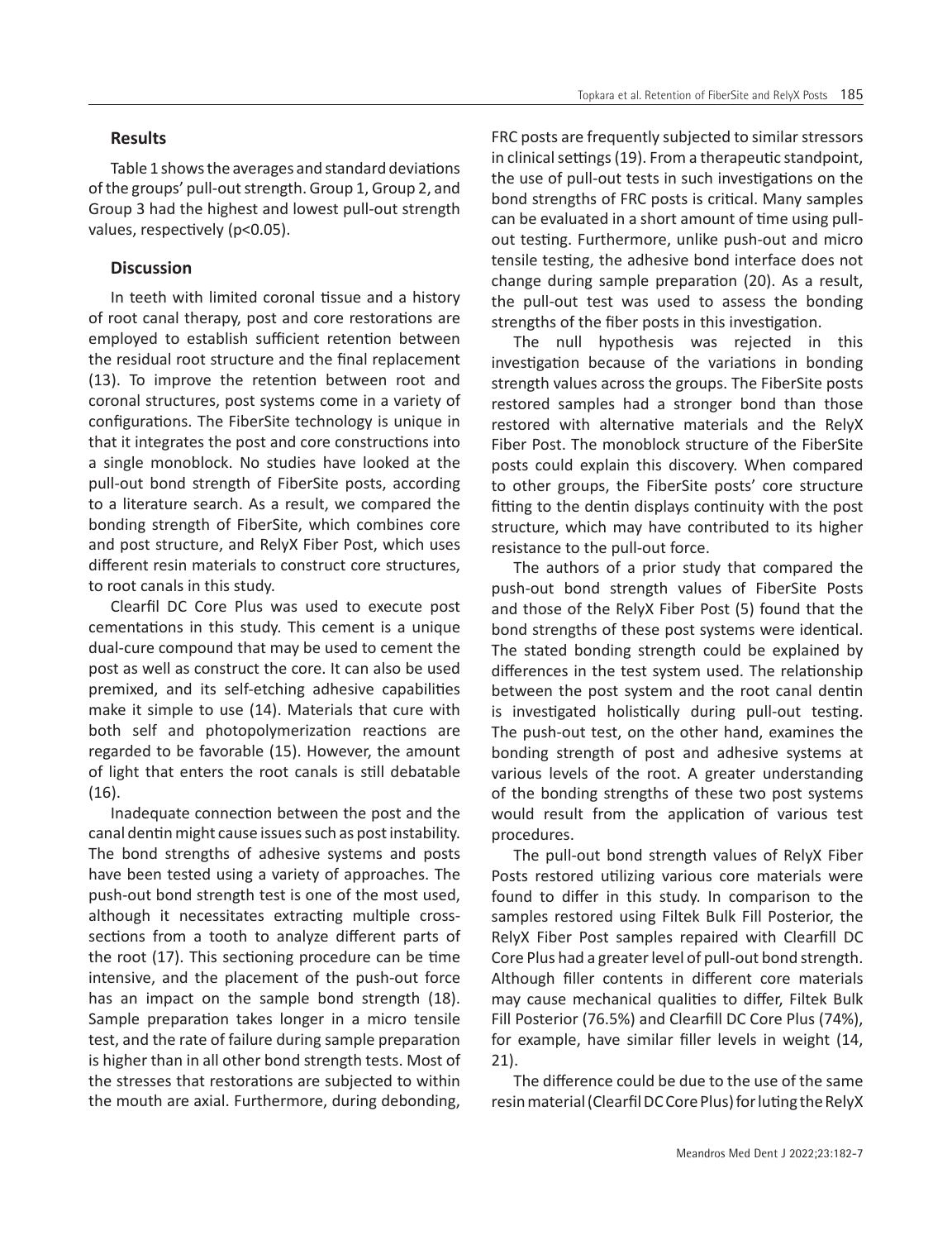Fiber Post within the root canal and establishing the core structure, which, like the FiberSite Posts, formed an integrity between adhesive and core structure and contributed to improved pull-out resistance.

There are some drawbacks to this study. The oval-shaped root canals were selected based on two-dimensional radiographs taken from different angles. The experiment used teeth that were 2 times wider in the bucco-lingual direction than the mesio-distal direction. De-Deus et al. (22) advocated using micro-computed tomography to control the variability of morphological variety in teeth as well as the unequivocal distribution of samples between experimental groups. Also, before assessing the pullout resistance of the various FRC post systems in this investigation, no thermo-mechanical aging processes were performed. As a result, caution is advised when interpreting the data clinical implications. Furthermore, when the pull-out strengths of post and core systems are compared to crown restorations, various findings may be obtained.

#### **Conclusion**

FiberSite posts had stronger retentive strength than RelyX Fiber Posts manufactured with different core materials, within the limitations of the current investigation.

#### **Ethics**

**Ethics Committee Approval:** Approval was obtained from the Ondokuz Mayıs University Clinical Research Ethics Committee (decision no: 2017/252, date: 22.06.2017).

**Informed Consent:** The patients were informed about the study before extraction and their written and verbal consents were obtained.

**Peer-review:** Externally peer-reviewed.

#### **Authorship Contributions**

Surgical and Medical Practices: C.T., K.Y., M.G., T.Ö., Concept: C.T., K.Y., M.G., G.U. T.Ö., Design C.T., K.Y., M.G., G.U., T.Ö., Data Collection or Processing: K.Y., M.G., G.U., Analysis or Interpretation: K.Y., G.U., Literature Search: G.U., Writing: C.T., G.U.

**Conflict of Interest:** No conflict of interest was declared by the authors.

**Financial Disclosure:** The authors declared that this study received no financial support.

#### **References**

- 1. Malone WFP, Koth DL, Cavazos E, Kaiser DA, Morgano SM, Tylman SD. Tylman's theory and practice of fixed prosthodontics. St. Louis: Ishiyaku Euro-America, 1989.
- 2. Chuang SF, Yaman P, Herrero A, Dennison JB, Chang CH. Influence of post material and length on endodontically treated incisors: an in vitro and finite element study. J Prosthet Dent 2010; 104: 379-88.
- 3. Stewardson DA. Non-metal post systems. Dental Update 2001; 28: 326-36.
- 4. Schmitter M, Rammelsberg P, Gabbert O, Ohlmann B. Influence of clinical baseline findings on the survival of 2 post systems: a randomized clinical trial. Int J Prosthodont 2007; 20: 173-8.
- 5. Gündoğar M, Uslu G, Yılmaz K, Topkara G, Özyürek T. Comparison of Push-out Bond Strenght of FiberSite and RelyX Fiber Post Systems to Root Canal Dentin. Türkiye Klinikleri J Dental Sci 2018; 24: 33-8.
- 6. Van Ende A, De Munck J, Lise DP, Van Meerbeek B. Bulk-fill composites: a review of the current literature. J Adhes Dent 2017; 19: 95-109.
- 7. Isufi A, Plotino G, Grande NM, Loppolo P, Testarelli L, Bedini R, et al. Fracture resistance of endodontically treated teeth restored with a bulkfill flowable material and a resin composite. Ann Stomatol (Roma) 2016; 7: 4-10.
- 8. Li Q, Xu B, Wang Y, Cai Y. Effects of auxiliary fiber posts on endodontically treated teeth with flared canals. Oper Dent 2011; 36: 380-9.
- 9. Giachetti L, Russo DS, Bertini F, Giuliani V. Translucent fiber post cementation using a light-curing adhesive/composite system: SEM analysis and pull-out test. J Dent 2004; 32: 629-34.
- 10. Özyürek T, Topkara C, Koçak İ, Yılmaz K, Gündoğar M, Uslu G. Fracture strength of endodontically treated teeth restored with different fiber post and core systems. Odontology 2020; 108: 588-95.
- 11. Schneider SW. A comparison of canal preparations in straight and curved root canals. Oral Surg Oral Med Oral Pathol 1971; 32: 271-5.
- 12. Wu MK, Wesselink PR. A primary observation on the preparation and obturation of oval canals. Int Endod J 2001; 34: 137-41.
- 13. Morgano SM. Restoration of pulpless teeth: application of traditional principles in present and future contexts. J Prosthet Dent 1996; 75: 375-80.
- 14. Clearfil DC Core Plus. Available from: https://www. kuraraynoritake.eu/pub/media/pdfs/19810\_1\_CLEARFIL\_DC\_ Core\_Plus\_folder\_HR.pdf. Accessed February 27, 2021.
- 15. Frassetto A, Navarra CO, Marchesi G, Turco G, Di Lenarda R, Breschi L, et al. Kinetics of polymerization and contraction stress development in self-adhesive resin cements. Dent Mater 2012; 28: 1032-9.
- 16. Jongsma LA, Bolhuis PB, Pallav P, Feilzer AJ, Kleverlaan CJ. Benefits of a two-step cementation procedure for prefabricated fiber posts. J Adhes Dent 2010; 12: 55-62.
- 17. Goracci C, Tavares AU, Fabianelli A, Monticelli F, Raffaelli O, Cardoso PC, et al. The adhesion between fiber posts and root